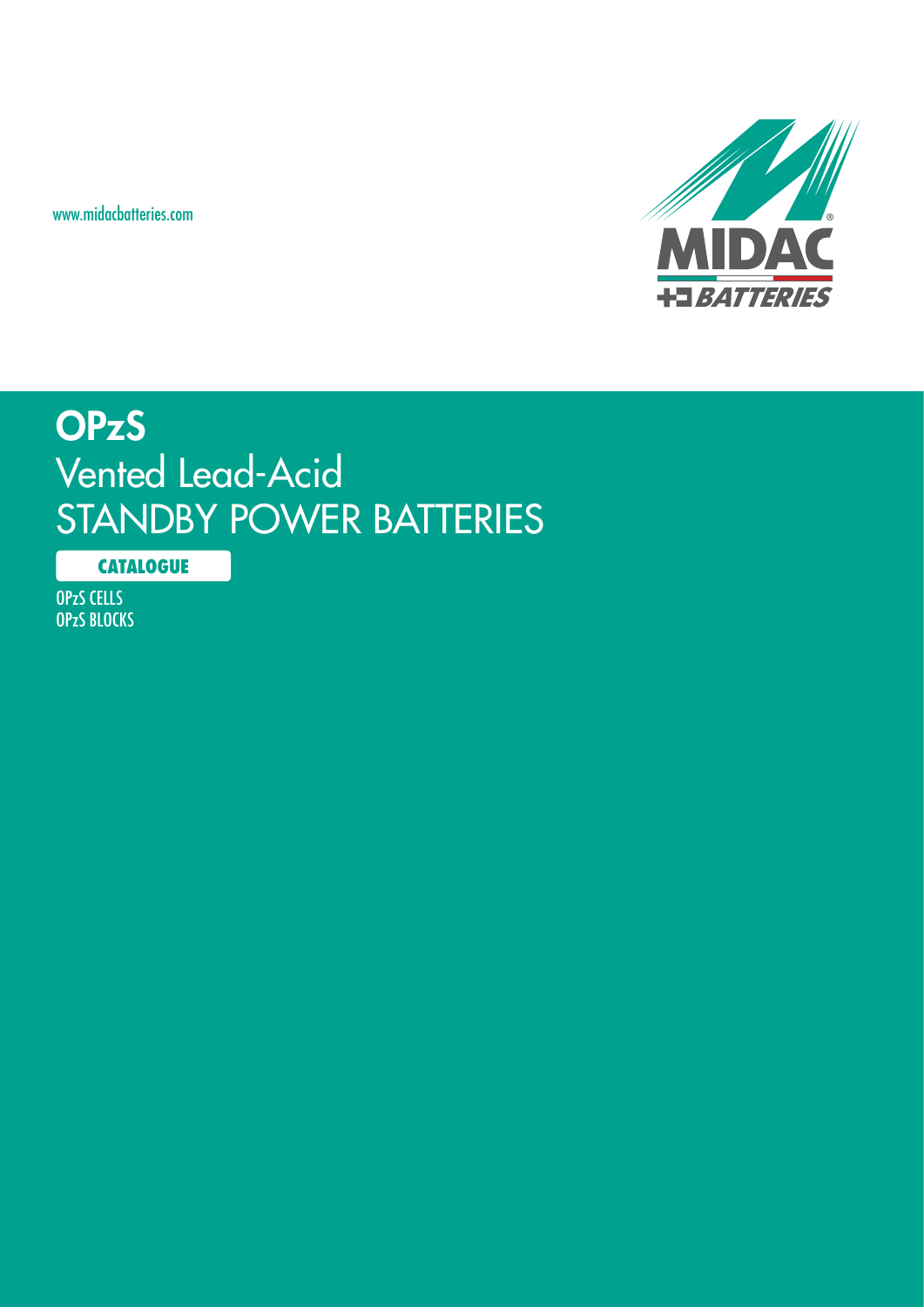# OPzS | CELLS



### **Advantages**

- $\sqrt{15+}$  years Design Life
- √ More than 1500 deep discharge cycles
- √ Extended topping-up intervals
- √ Maximum charging efficiency
- √ Minimal positive growth
- √ Improved safety against accidental contacts

### **Main Applications**

- √ Telecommunication
- √ Power plants
- √ Substations
- √ Emergency power
- √ Wind and Solar power generation
- √ Railways
- √ UPS units

### **Standard Ref.**

√ EN 60896-11 √ EN 50272-2 √ EN 61427

### **SPECIFICATION**

- 
- 
- 
- 
- 
- 
- 
- 
- 
- 
- 
- 
- 
- 
- $\sqrt{P}$  Positive plates Tubular plate with lead selenium grid alloy (Sb < 2%) and woven gauntlet  $\sqrt{\frac{1}{2}}$  Negative plates Fully enveloped flat pasted plate with lead selenium grid alloy (Sb < 2%) √ Separators Microporous plastic separators √ Container High-strength transparent SAN (option: available in Flame Retardant PC UL94 V0 version) √ Lid Opaque gray ABS (option: available in Flame Retardant UL94 V0 version) √ Electrolyte Dilute solution of sulfuric acid SG1.240 ±0.01 at 20°C √ Electrolyte reserve Maximum availability over the plates √ Terminal Posts Robust design d.30 mm with M10 threaded insert √ Posts sealing Double sealing on HQ post finishing √ Vents Flame arrestor ceramic vents fully tested in compliance with UL standard (option: Flip-top version) √ Plates suspension Bottom supported with sediment space √ Inter-cell connectors Fully insulated copper √ Terminal hardware Fully insulated steel
- √ Terminal adaptor Solid lead plated copper plates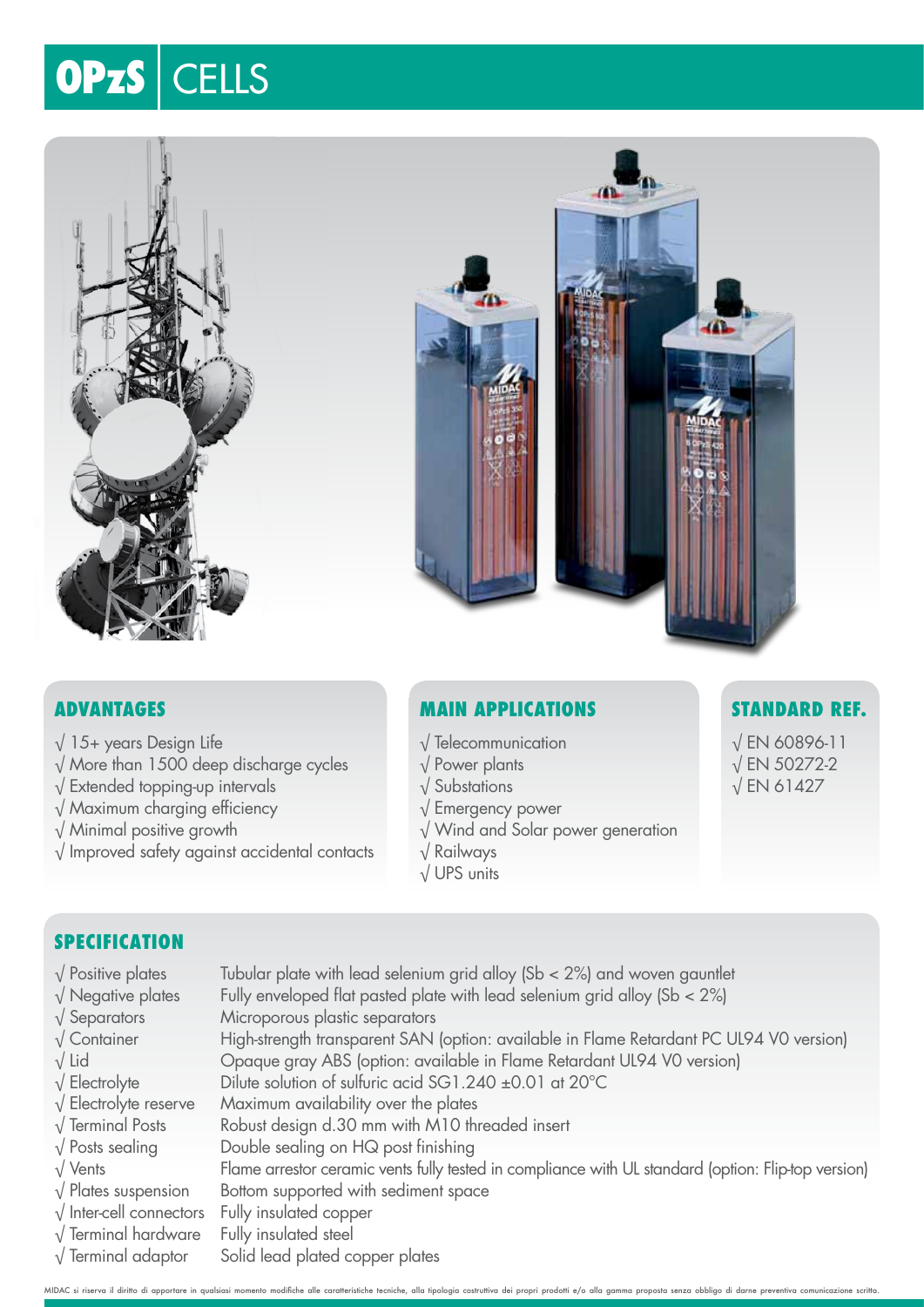| <b>Type</b>       | <b>Nominal</b><br><b>Voltage</b> | <b>Actual Capacity</b> | <b>Ri</b>        | <b>Isc</b> |       | <b>Dimensions (mm)</b> |              |                                 | Weight           | <b>Electrolyte</b> | No. of              |                                |                  |
|-------------------|----------------------------------|------------------------|------------------|------------|-------|------------------------|--------------|---------------------------------|------------------|--------------------|---------------------|--------------------------------|------------------|
|                   | $\mathbf{V}$                     | Ah/10Hrs               | <b>Ah/120Hrs</b> | m0hm       | kA    | <b>Length</b>          | <b>Width</b> | <b>Overall</b><br><b>Height</b> | <b>Wet</b><br>Kg | <b>Dry</b><br>Kg   | <b>Weight</b><br>Kg | <b>Volume</b><br><b>Litres</b> | <b>Terminals</b> |
| 2 OPzS 100        | $\overline{2}$                   | 108                    | 151              | 1.55       | 1.29  | 103                    | 206          | 430                             | 16.2             | 9.7                | 6.5                 | 5.2                            | $\overline{2}$   |
| 3 OPzS 150        | $\overline{2}$                   | 162                    | 227              | 1.03       | 1.94  | 103                    | 206          | 430                             | 17.4             | 12.1               | 5.3                 | 4.3                            | $\overline{2}$   |
| 4 OPzS 200        | $\overline{2}$                   | 216                    | 303              | 0.78       | 2.58  | 103                    | 206          | 430                             | 18.6             | 14.5               | 4.1                 | 3.3                            | $\overline{2}$   |
| 5 OPzS 250        | $\overline{2}$                   | 270                    | 379              | 0.62       | 3.23  | 124                    | 206          | 430                             | 22.3             | 17.1               | 5.2                 | 4.2                            | $\overline{2}$   |
| 6 OPzS 300        | $\overline{2}$                   | 324                    | 454              | 0.52       | 3.87  | 145                    | 206          | 430                             | 25.9             | 19.7               | 6.2                 | 5.0                            | $\overline{2}$   |
| 5 OPzS 350        | $\overline{2}$                   | 377                    | 588              | 0.57       | 3.48  | 124                    | 206          | 546                             | 29.3             | 21.8               | 7.5                 | 6.0                            | $\overline{2}$   |
| 6 OPzS 420        | $\overline{2}$                   | 452                    | 706              | 0.48       | 4.17  | 145                    | 206          | 546                             | 34.5             | 25.5               | 9.0                 | 7.3                            | $\overline{2}$   |
| <b>7 OPzS 490</b> | $\overline{2}$                   | 528                    | 823              | 0.41       | 4.87  | 166                    | 206          | 546                             | 39.4             | 29.4               | 10.0                | 8.1                            | $\overline{2}$   |
| 6 OPzS 600        | $\overline{2}$                   | 638                    | 973              | 0.44       | 4.53  | 145                    | 210          | 721                             | 47.6             | 35.2               | 12.4                | 10.0                           | $\overline{2}$   |
| <b>7 OPzS 700</b> | $\overline{2}$                   | 745                    | 1135             | 0.38       | 5.29  | 210                    | 191          | 721                             | 56.1             | 41.3               | 14.8                | 11.9                           | 4                |
| 8 OPzS 800        | $\overline{2}$                   | 851                    | 1297             | 0.33       | 6.04  | 210                    | 191          | 721                             | 63.9             | 47.4               | 16.5                | 13.3                           | 4                |
| <b>9 OPzS 900</b> | $\overline{2}$                   | 958                    | 1459             | 0.29       | 6.80  | 210                    | 233          | 721                             | 71.2             | 52.2               | 19.1                | 15.4                           | 4                |
| 10 OPzS 1000      | $\overline{2}$                   | 1064                   | 1622             | 0.26       | 7.55  | 210                    | 233          | 721                             | 79.5             | 58.5               | 20.5                | 16.5                           | 4                |
| 11 OPzS 1100      | $\overline{2}$                   | 1170                   | 1784             | 0.24       | 8.31  | 210                    | 275          | 721                             | 84.1             | 61.3               | 22.8                | 18.4                           | 4                |
| 12 OPzS 1200      | $\overline{2}$                   | 1277                   | 1946             | 0.22       | 9.06  | 210                    | 275          | 721                             | 90.3             | 65.7               | 24.6                | 19.8                           | 4                |
| 12 OPzS 1500      | $\overline{2}$                   | 1622                   | 2394             | 0.27       | 7.93  | 210                    | 275          | 871                             | 113.2            | 85.6               | 27.6                | 22.3                           | 4                |
| 13 OPzS 1625      | $\overline{2}$                   | 1757                   | 2593             | 0.25       | 8.59  | 214                    | 399          | 847                             | 125.2            | 95.3               | 29.9                | 24.1                           | 6                |
| 14 OPzS 1750      | $\overline{2}$                   | 1892                   | 2793             | 0.23       | 9.25  | 214                    | 399          | 847                             | 137.3            | 103.8              | 33.5                | 27.0                           | 6                |
| 15 OPzS 1875      | $\overline{2}$                   | 2027                   | 2992             | 0.22       | 9.91  | 214                    | 399          | 847                             | 147.4            | 109.6              | 37.8                | 30.5                           | 6                |
| 16 OPzS 2000      | $\overline{2}$                   | 2162                   | 3192             | 0.20       | 10.57 | 214                    | 399          | 847                             | 156.6            | 117.0              | 39.6                | 31.9                           | 6                |
| 20 OPzS 2500      | $\overline{2}$                   | 2703                   | 3990             | 0.16       | 13.21 | 212                    | 487          | 847                             | 196.4            | 146.7              | 49.7                | 40.1                           | 8                |
| 24 OPzS 3000      | $\overline{2}$                   | 3244                   | 4788             | 0.14       | 15.86 | 212                    | 576          | 847                             | 229.7            | 167.2              | 62.5                | 50.4                           | 8                |

# **DISCHARGE CURRENT (A) to 1.80 Vpc SG1.240 at 20°C**

|                   |        |        | <b>Minutes</b> |        |        | <b>Hours</b> |                |                         |       |       |       |       |        |       |       |       |  |
|-------------------|--------|--------|----------------|--------|--------|--------------|----------------|-------------------------|-------|-------|-------|-------|--------|-------|-------|-------|--|
| <b>Type</b>       | п      | 5      | 10             | 15     | 30     | п            | $\overline{2}$ | $\overline{\mathbf{3}}$ | 5     | 8     | 10    | 20    | 24     | 100   | 120   | 240   |  |
| 2 OPzS 100        | 104,2  | 97,4   | 89,8           | 82,7   | 66,8   | 49,2         | 33,2           | 25,6                    | 18,0  | 12,7  | 10,8  | 6,2   | 5,38   | 1,50  | 1,26  | 0,64  |  |
| 3 OPzS 150        | 156,3  | 146.1  | 134,7          | 124,0  | 100.2  | 73,8         | 49,8           | 38,4                    | 26,9  | 19,1  | 16,2  | 9,3   | 8,07   | 2,25  | 1,89  | 0,97  |  |
| 4 OPzS 200        | 208,4  | 194,8  | 179,6          | 165,3  | 133,6  | 98,4         | 66,3           | 51,1                    | 35,9  | 25,4  | 21,6  | 12,5  | 10,76  | 3,00  | 2,52  | 1,29  |  |
| 5 OPzS 250        | 260,5  | 243,5  | 224.5          | 206.7  | 167,0  | 123.0        | 82,9           | 63,9                    | 44,9  | 31,8  | 27,0  | 15,6  | 13,45  | 3,74  | 3,15  | 1,61  |  |
| 6 OPzS 300        | 312,6  | 292,2  | 269,4          | 248,0  | 200,4  | 147,6        | 99,5           | 76,7                    | 53,9  | 38,1  | 32,4  | 18,7  | 16,14  | 4,49  | 3,79  | 1,93  |  |
| 5 OPzS 350        | 295,0  | 276,5  | 254,0          | 235,5  | 196.7  | 153,3        | 109,7          | 86,5                    | 62,2  | 44,3  | 37,7  | 22,2  | 19,35  | 5,77  | 4,90  | 2,50  |  |
| 6 OPzS 420        | 354,0  | 331,8  | 304,8          | 282,6  | 236,0  | 183,9        | 131,7          | 103,7                   | 74,7  | 53,1  | 45,2  | 26,6  | 23,22  | 6,92  | 5,88  | 3,00  |  |
| <b>7 OPzS 490</b> | 413,0  | 387,1  | 355,6          | 329,7  | 275,3  | 214,6        | 153,6          | 121,0                   | 87,1  | 62,0  | 52,8  | 31,1  | 27,09  | 8,08  | 6,86  | 3,50  |  |
| 6 OPzS 600        | 414,0  | 396.0  | 376.8          | 358.1  | 313,8  | 251,8        | 183,3          | 145,6                   | 103,9 | 74,8  | 63,8  | 36,6  | 31,86  | 9,53  | 8,11  | 4,13  |  |
| <b>7 OPzS 700</b> | 483,0  | 462,0  | 439,6          | 417,8  | 366,1  | 293,8        | 213,9          | 169,9                   | 121,2 | 87,3  | 74,5  | 42,7  | 37,17  | 11,12 | 9,46  | 4,82  |  |
| 8 OPzS 800        | 552,0  | 528.0  | 502.4          | 477.5  | 418.4  | 335,8        | 244.4          | 194,1                   | 138,5 | 99,8  | 85,1  | 48,8  | 42,47  | 12,71 | 10,81 | 5,51  |  |
| <b>9 OPzS 900</b> | 621,0  | 594,0  | 565,2          | 537,2  | 470,7  | 377,7        | 275,0          | 218,4                   | 155,8 | 112,2 | 95,8  | 54,9  | 47,78  | 14,30 | 12,16 | 6,20  |  |
| 10 OPzS 1000      | 690,0  | 660,0  | 628.0          | 596,9  | 523.0  | 419.7        | 305,5          | 242,7                   | 173,2 | 124,7 | 106,4 | 61,0  | 53,09  | 15,89 | 13,51 | 6,89  |  |
| 11 OPzS 1100      | 759,0  | 726,0  | 690.8          | 656.5  | 575.3  | 461.7        | 336.1          | 266.9                   | 190,5 | 137,2 | 117,0 | 67,1  | 58,40  | 17,48 | 14,86 | 7,58  |  |
| 12 OPzS 1200      | 828,0  | 792,0  | 753,6          | 716.2  | 627,6  | 503,7        | 366.6          | 291,2                   | 207,8 | 149,6 | 127,7 | 73,2  | 63,71  | 19,07 | 16,22 | 8,27  |  |
| 12 OPzS 1500      | 958,8  | 925,2  | 884,6          | 847,8  | 755,6  | 617,4        | 456,1          | 368,6                   | 265,4 | 189,9 | 162,2 | 93,1  | 80,93  | 23,52 | 19,95 | 10,17 |  |
| 13 OPzS 1625      | 1038,7 | 1002,3 | 958,4          | 918,4  | 818,6  | 668,9        | 494,2          | 399,3                   | 287,5 | 205,8 | 175,7 | 100,9 | 87,67  | 25,48 | 21,61 | 11,02 |  |
| 14 OPzS 1750      | 1118,6 | 1079.4 | 1032.1         | 989.1  | 881.6  | 720.3        | 532,2          | 430.0                   | 309,6 | 221,6 | 189,2 | 108,6 | 94,42  | 27,44 | 23,27 | 11,87 |  |
| 15 OPzS 1875      | 1198,5 | 1156,5 | 1105,8         | 1059.7 | 944.5  | 771.8        | 570,2          | 460.8                   | 331,7 | 237,4 | 202,7 | 116,4 | 101,16 | 29,40 | 24,94 | 12,72 |  |
| 16 OPzS 2000      | 1278,4 | 1233,6 | 1179,5         | 1130,4 | 1007,5 | 823,2        | 608,2          | 491,5                   | 353,9 | 253,2 | 216,2 | 124,1 | 107,91 | 31,36 | 26,60 | 13,57 |  |
| 20 OPzS 2500      | 1598,0 | 1542,0 | 1474.4         | 1413,0 | 1259,4 | 1029,0       | 760,2          | 614,3                   | 442,3 | 316,5 | 270,3 | 155,2 | 134,88 | 39,19 | 33,25 | 16,96 |  |
| 24 OPzS 3000      | 1917,6 | 1850.4 | 1769.3         | 1695.6 | 1511.3 | 1234,8       | 912,3          | 737,2                   | 530,8 | 379,8 | 324,4 | 186.2 | 161,86 | 47,03 | 39,90 | 20,35 |  |

All the above data are actual values after the 5th cycle with a general tolerance of  $\pm 2\%$ 

8 hours capacity to 1,75 Vpc at 25°C (77°F) = 10 hours Actual Capacity to 1,80 Vpc at 20°C x corrective factor 1,01

*MIDAC S.p.A. reserves the right to carry out at any time any kind of modification to the technical data, to the manufacturing procedures and/or top the range of products, without giving previous written information.*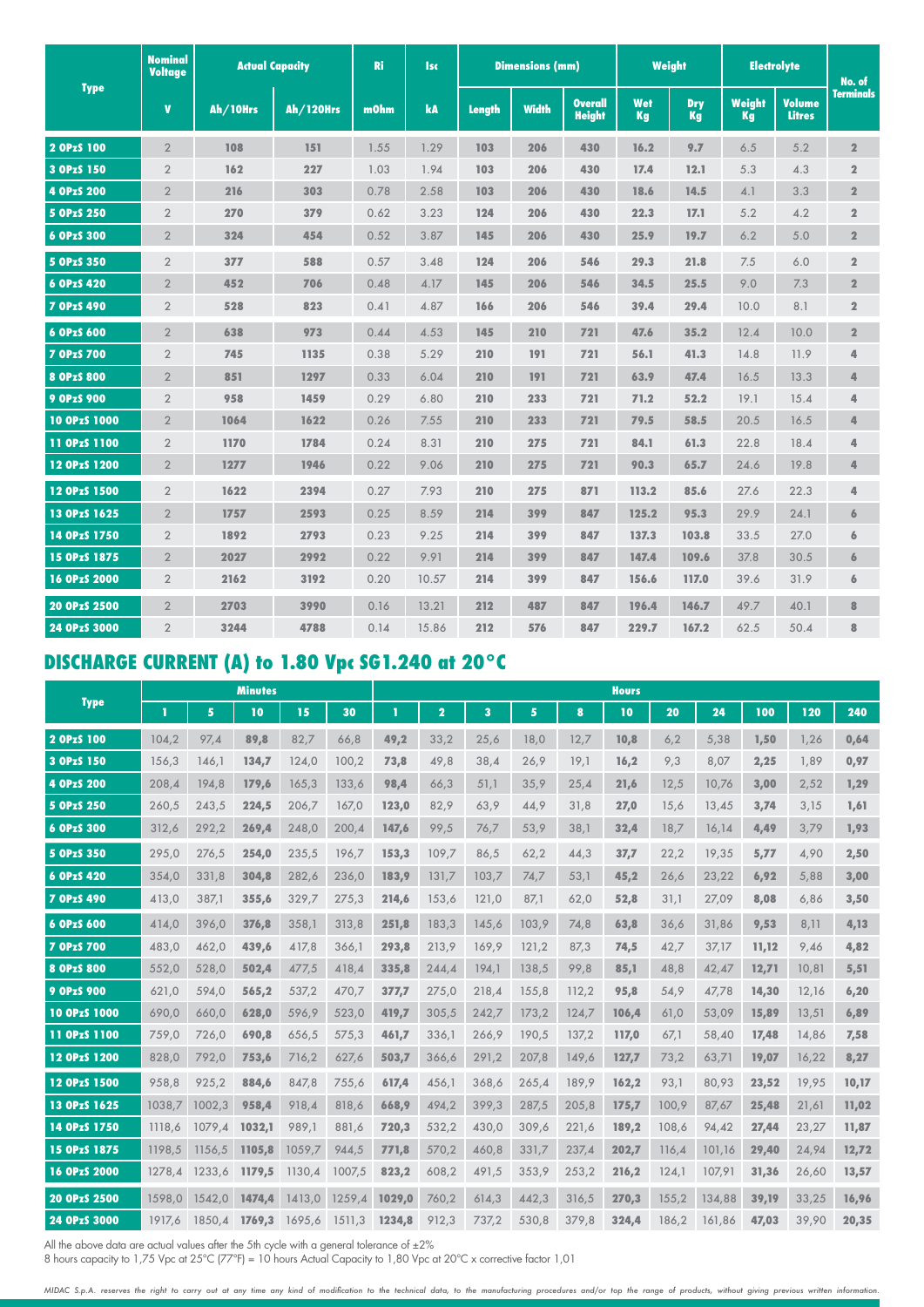# **OPzS BLOCKS**



### **Advantages**

- $\sqrt{15+}$  years Design Life
- √ More than 1500 deep discharge cycles
- √ Extended topping-up intervals
- √ Maximum charging efficiency
- √ Minimal positive growth
- √ Improved safety against accidental contacts

# **Main Applications**

- √ Telecommunication
- √ Power plants
- √ Substations
- √ Emergency power
- √ Wind and Solar power generation
- √ Railways
- √ UPS units

### **Standard Ref.**

√ EN 60896-11 √ EN 50272-2 √ EN 61427

### **SPECIFICATION**

- $\sqrt{\frac{1}{2}}$  Positive plates Tubular plate with lead selenium grid alloy
- √ Negative plates Fully enveloped flat pasted plate with lead selenium grid alloy
- √ Separators Microporous plastic separators
- √ Cell container High-strength transparent SAN (option: available in Flame Retardant PC UL94 V0)
- √ Cell lid Opaque gray SAN (option: available in Flame Retardant ABS UL94 V0)
- √ Electrolyte Dilute solution of sulfuric acid SG1.240 ±0.01 at 20°C (option: different SG available on demand)
- √ Electrolyte reserve Maximum availability over the plates
- √ Terminal posts Robust design with M10 threaded insert
- $\sqrt{\frac{1}{100}}$  Posts sealing Sealing bush on HQ post finishing
- √ Vent caps Flame arrestor ceramic vents fully tested in compliance with UL standard (option: Flip-top version)
- $\sqrt{\frac{1}{10}}$  Plate suspension Bottom supported with sediment space
- √ Inter-cell connectors Welded lead bars with protection covers
- √ Inter-block connectorsFully insulated flexible connector
- √ Terminal hardware Stainless steel with insulating caps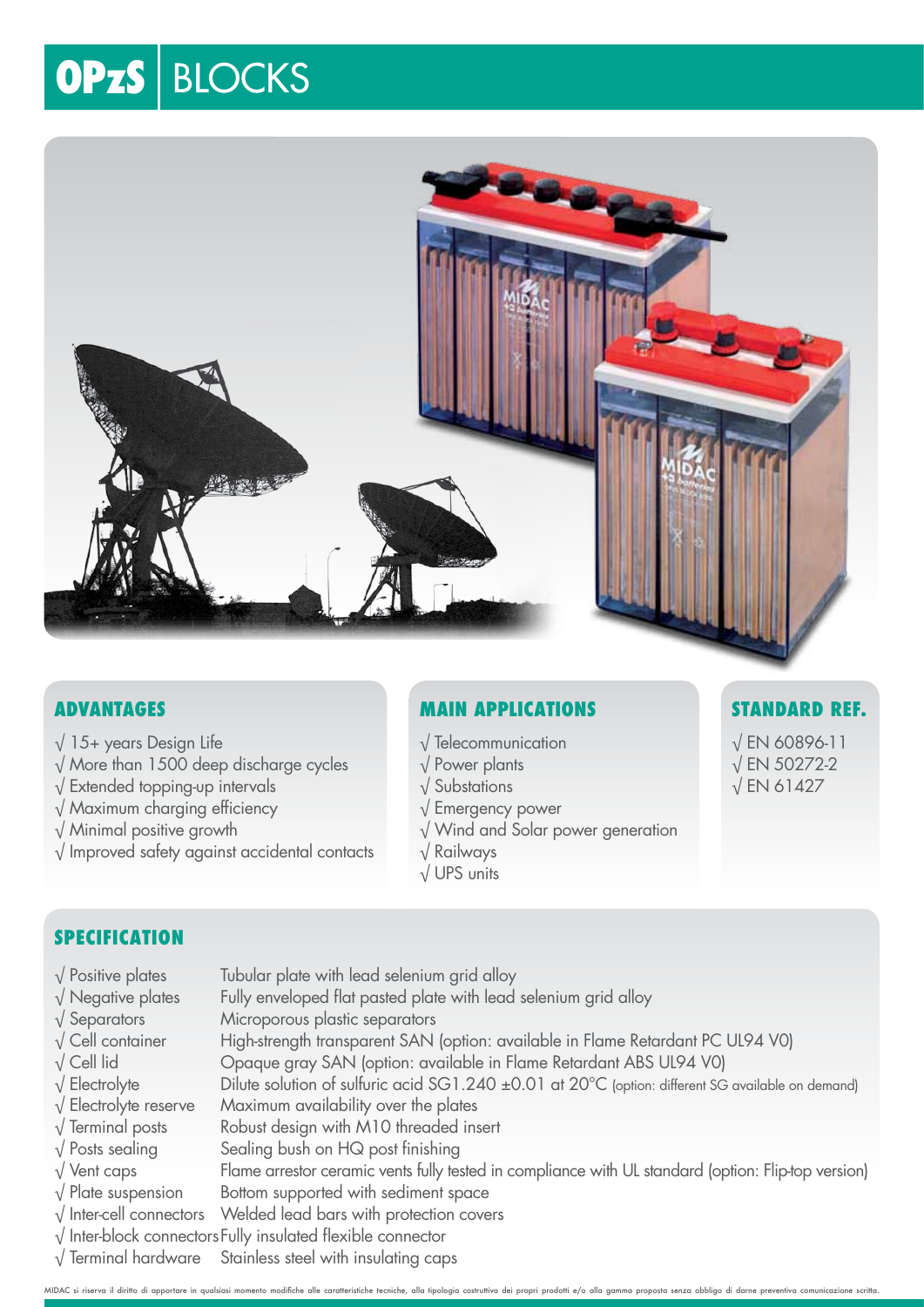# Vented Lead-Acid | STANDBY POWER BATTERIES **CATALOGUE**

| <b>Type</b>              | Nominal<br><b>Voltage</b> | <b>Actual Capacity</b> | <b>Ri</b><br><b>Isc</b> |       |      | <b>Dimensions (mm)</b> |              |                                 | <b>Weight</b> | <b>Electrolyte</b> |                     | No. of                         |                |
|--------------------------|---------------------------|------------------------|-------------------------|-------|------|------------------------|--------------|---------------------------------|---------------|--------------------|---------------------|--------------------------------|----------------|
|                          | $\mathbf{V}$              | Ah/10Hrs               | <b>Ah/120Hrs</b>        | mOhm  | kA   | <b>Length</b>          | <b>Width</b> | <b>Overall</b><br><b>Height</b> | Wet<br>Kg     | <b>Dry</b><br>Kg   | Weight<br><b>Kg</b> | <b>Volume</b><br><b>Litres</b> | Terminals      |
| OPzS block 12/50         | 12                        | 50                     | 73                      | 16.64 | 0.72 | 272                    | 205          | 373                             | 42.9          | 31.1               | 11.8                | 9.5                            | $\overline{2}$ |
| <b>OPzS block 12/100</b> | 12                        | 100                    | 146                     | 9.44  | 1.27 | 272                    | 205          | 373                             | 52.8          | 41.4               | 11.4                | 9.2                            | $\mathbf 2$    |
| <b>OPzS block 12/150</b> | 12                        | 150                    | 219                     | 6.57  | 1.83 | 380                    | 205          | 373                             | 72.3          | 57.2               | 15.1                | 12.2                           | $\overline{2}$ |
| OPzS block 6/200         | 6                         | 200                    | 293                     | 2.78  | 2.20 | 272                    | 205          | 373                             | 50.7          | 38.5               | 12.2                | 9.8                            | $\overline{2}$ |
| OPzS block 6/250         | 6                         | 250                    | 366                     | 2.22  | 2.75 | 380                    | 205          | 373                             | 69.5          | 54.0               | 15.5                | 12.5                           | $\overline{2}$ |
| OPzS block 6/300         | 6                         | 300                    | 439                     | 1.85  | 3.30 | 380                    | 205          | 373                             | 74.3          | 59.5               | 14.8                | 11.9                           | $\overline{2}$ |

# **DISCHARGE CURRENT (A) to 1.80 Vpc SG1.240 at 20°C**

| <b>Type</b>      |       |                | <b>Minutes</b> |       |       |       |                |                         |                |      | <b>Hours</b> |       |       |      |      |      |  |  |  |  |  |  |  |
|------------------|-------|----------------|----------------|-------|-------|-------|----------------|-------------------------|----------------|------|--------------|-------|-------|------|------|------|--|--|--|--|--|--|--|
|                  | п     | 5 <sup>1</sup> | 10             | 15    | 30    | т     | $\overline{2}$ | $\overline{\mathbf{3}}$ | 5 <sup>1</sup> | 8    | 10           | 20    | 24    | 100  | 120  | 240  |  |  |  |  |  |  |  |
| OPzSblock 12/50  | 50,2  | 46,0           | 41,8           | 38,3  | 30,9  | 22,8  | 15,4           | 11,8                    | 8,3            | 5,87 | 5,00         | 2,88  | 2,49  | 0,72 | 0,61 | 0,31 |  |  |  |  |  |  |  |
| OPzSblock 12/100 | 100,3 | 92,0           | 83,5           | 76,6  | 61,9  | 45,6  | 30,7           | 23,7                    | 16,6           | 11,7 | 10,0         | 5,77  | 4,99  | 1,45 | 1,22 | 0,62 |  |  |  |  |  |  |  |
| OPzSblock 12/150 | 150,5 | 138,1          | 125,3          | 114,9 | 92,8  | 68,3  | 46,1           | 35,5                    | 25,0           | 17,6 | 15,0         | 8,65  | 7,48  | 2,17 | 1,83 | 0,93 |  |  |  |  |  |  |  |
| OPzSblock 6/200  | 200,6 | 184,1          | 167,0          | 153,2 | 123,7 | 91,1  | 61,4           | 47,4                    | 33,3           | 23,5 | 20,0         | 11,54 | 9,98  | 2,90 | 2,44 | 1,24 |  |  |  |  |  |  |  |
| OPzSblock 6/250  | 250,8 | 230,1          | 208,8          | 191,4 | 154,7 | 113,9 | 76,8           | 59,2                    | 41,6           | 29,4 | 25,0         | 14,42 | 12,47 | 3,62 | 3,05 | 1,55 |  |  |  |  |  |  |  |
| OPzSblock 6/300  | 301,0 | 276,1          | 250,5          | 229,7 | 185,6 | 136,7 | 92,2           | 71,1                    | 49,9           | 35,2 | 30,0         | 17,31 | 14,96 | 4,35 | 3,66 | 1,86 |  |  |  |  |  |  |  |

All the above data are actual values after the 5th cycle with a general tolerance of  $\pm 2\%$ 

8 hours capacity to 1,75 Vpc at 25°C (77°F) = 10 hours Actual Capacity to 1,80 Vpc at 20°C x corrective factor 1,01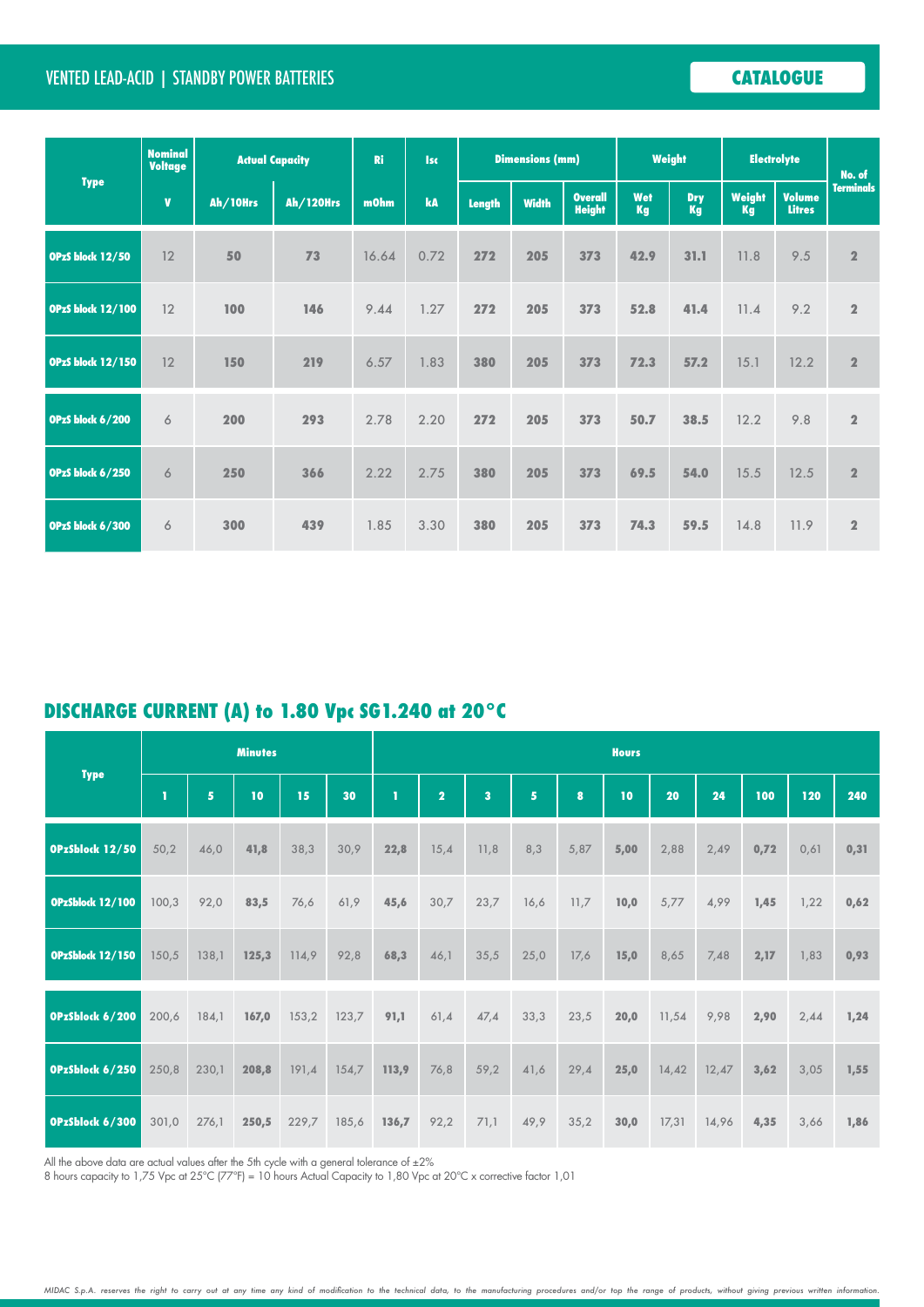# **OPzS** | PERFORMANCE CURVES

# OPzS LIFECYCLES AT 20°C vs D.o.D



### depth of discharge DOD (%) base value 1500 cycles at 75 % DOD

OPzS Midac cells are made with lead selenium low antimony alloys that permit low water consumption and low self discharge and high resistance to corrosion to allow long life use.

Elements are mainly designed to be used in stationary equipments (energy reserve) with expected lifetime of more than 15 years in floating operation.

These products can be also used with cycling mode, with different expected life depending by D.o.D. (depth of discharge) as indicated in the curve above.

In case of use with different D.o.D. and or different cycle shapes contact our sales organisation to receive further information.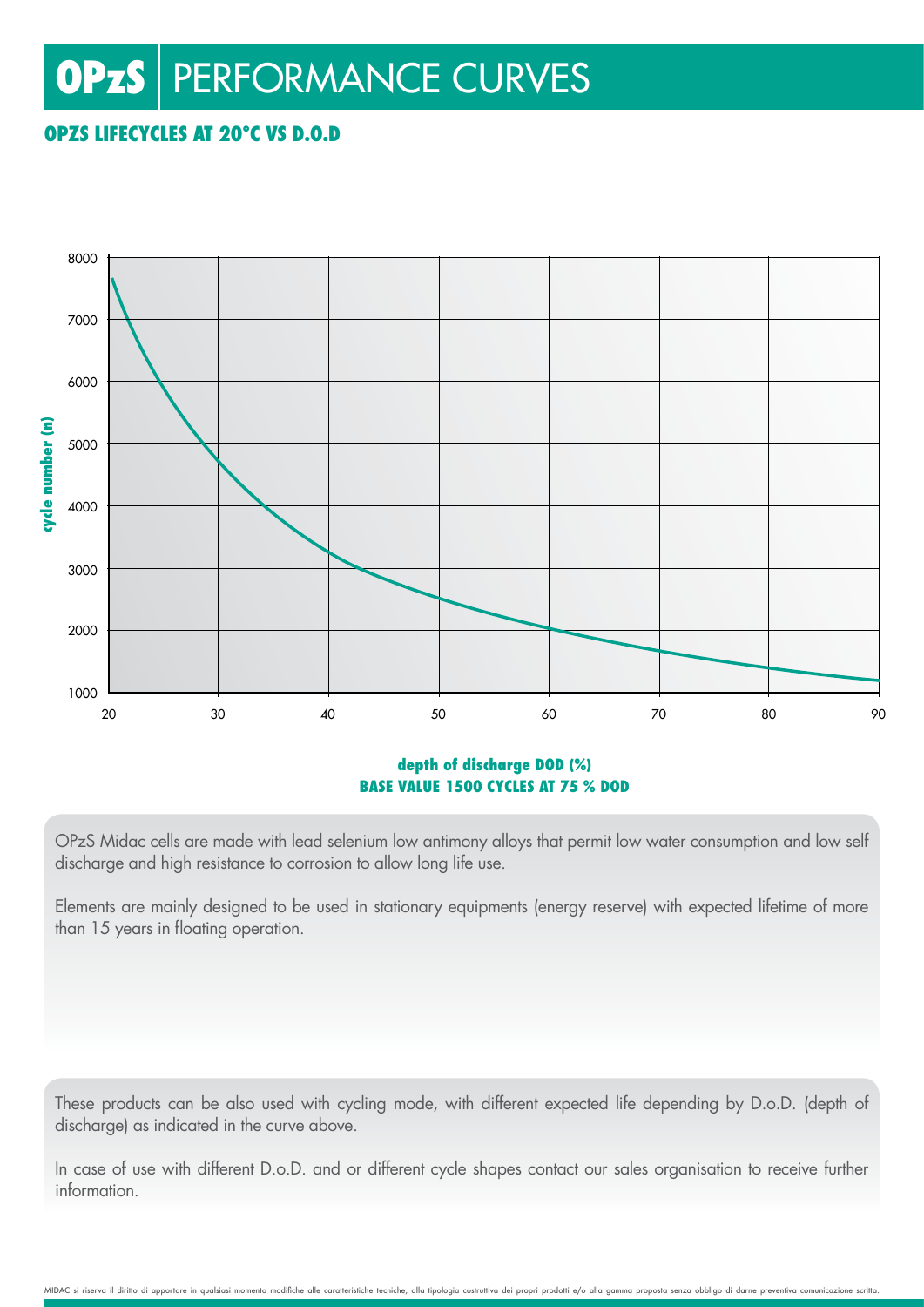# Vented Lead-Acid | STANDBY POWER BATTERIES **CATALOGUE** ACCESSORIES



- 1 Insulated rigid copper inter-cell connectors\*
- 2 Insulated flex copper connectors
- 3 Terminal lugs
- 4 Protection caps
- 5 Lead plated terminal adaptors
- 6 Insulated steel bolts and post protecting bushes\*
- 7 Stainless steel hardware
- 8 Insulated tools
- 9 Flame arrestor vent plugs\* (tested according to UL standard)
- 10 Flip-top flame arrestor vent plugs (in compliance with DIN N orms and tested according to UL standard)
- 11 Automatic topping-up flame arrestor vent plugs
- 12 Hydrometers and thermometers
- 13 Funnels
- 14 Jugs
- 15 No-oxide grease
- 16 Number stickers
- \* standard equipment included as scope of supply

The above picture is just an overview of the most common accessories. Standard Racks, Seismic Racks ad all the necessary for the battery installation are available on demand.

You can complete your OPzS application by requiring the above accessories. Do not hesitate to contact our sales organisation to understand how to fit our cells and blocks using our complete range of accessories and special tools. We will be available to provide our complete offer of products.

Our sales and technical department are at your disposal to understand your needs and to support you on the choice of the type matching the performances required.